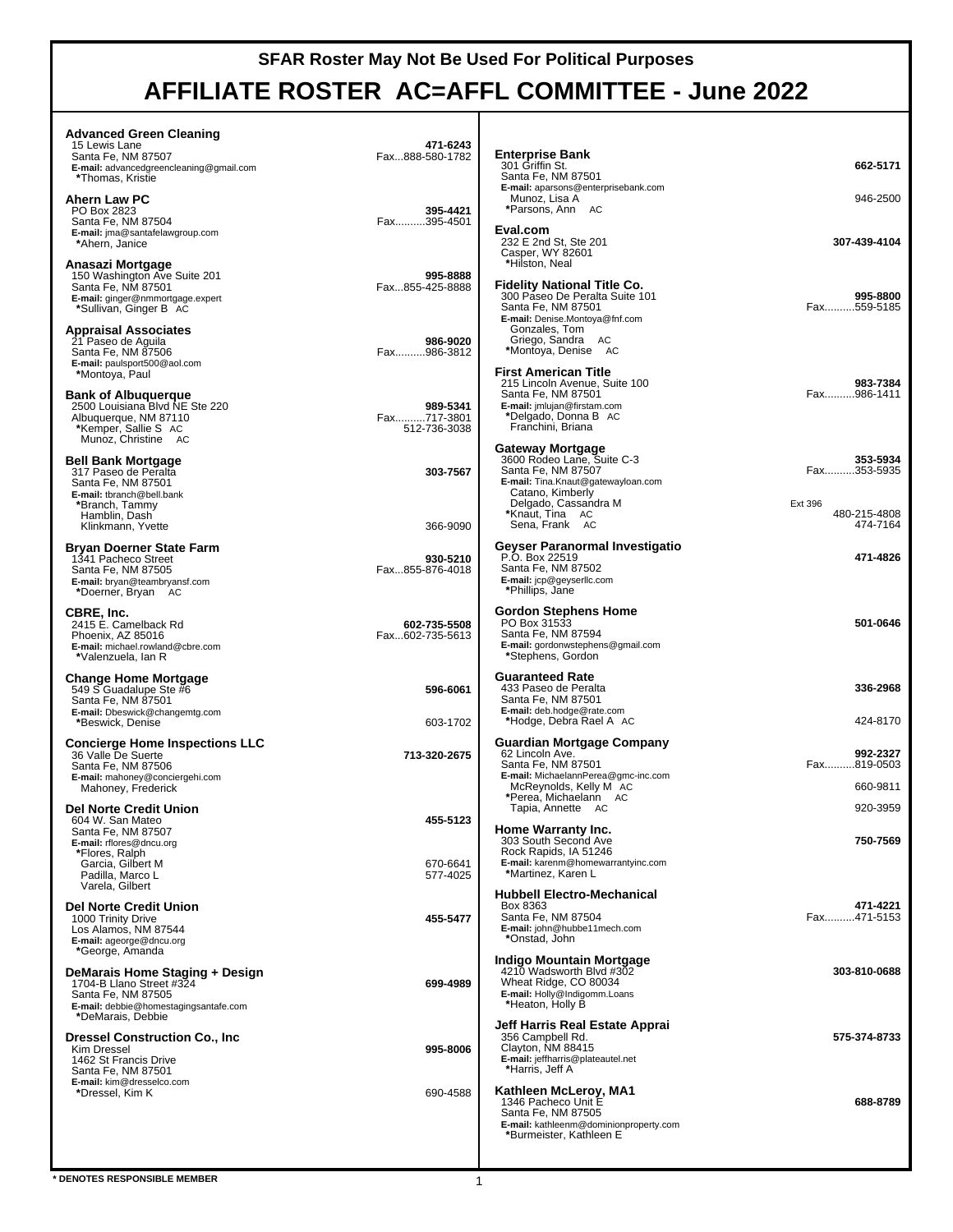## **SFAR Roster May Not Be Used For Political Purposes AFFILIATE ROSTER AC=AFFL COMMITTEE - June 2022**

| Legacy Mortgage, LLC<br>518 Old Santa Fe Trail, Ste 4<br>Santa Fe, NM 87505<br>E-mail: atapia@legacylends.com<br>Alvarez, Annette<br>*DeLair, Paula M   AC | 920-3959<br>Fax938-5911             | <b>Preventive Pest Control</b><br>5130 2nd St Nw<br>Albuquerque, NM 87107<br>E-mail: alan@ppcabq.com<br>*Feuer, Alan AC<br>Parker, Kyle<br>Segura, David AC   | 792-8380<br>918-3121                |
|------------------------------------------------------------------------------------------------------------------------------------------------------------|-------------------------------------|---------------------------------------------------------------------------------------------------------------------------------------------------------------|-------------------------------------|
| <b>IoanDepot</b><br>150 Washington Ave., Suite 201<br>Santa Fe, NM 87501<br>E-mail: wvieira@loandepot.com<br>DeVargas, Marita AC<br>*Vieira, Walt AC       | 588-0072<br>983-1456                | <b>Prima Title LLC</b><br>123 Grant Ave.<br>Santa Fe, NM 87501<br>E-mail: gregg@primatitle.com<br>*Robinson, Gregg AC<br>Warren, Cheryl J AC                  | 984-1884<br>Fax984-1883<br>473-1278 |
| <b>Mallow &amp; Associates</b><br>PO Box 10174<br>Santa Fe, NM 87504<br>E-mail: temallow@earthlink.net<br>*Mallow, Tom                                     | 984-9146<br>Fax984-9146             | Professional Inspect. & Eval.<br>2715 Camino Artesano<br>Santa Fe, NM 87505<br>E-mail: piesteve@comcast.net<br>*Pattelena, Steve                              | 982-2244<br>Fax989-9811<br>660-7290 |
| Metamorphosis Staging<br>P.O. Box 23180<br>Santa Fe, NM 87502<br>E-mail: marty@stageyourlife.net<br>*Wilkinson, Marty                                      | 920-2281                            | <b>ProTecHome Inspection</b><br>1704 Llano Street B-275<br>Santa Fe, NM 87505<br>E-mail: David@protechomeinspection.com<br>*Stowe, David AC                   | 710-6158                            |
| Montgomery & Andrews, P.A.<br>Suzanne Odom<br>325 Paseo de Peralta<br>Santa Fe, NM 87501<br>E-mail: sco@montand.com<br>*Odom, Suzanne                      | 982-3873<br>Fax982-4289             | Radon Pro, LLC<br>2703 Via Caballero Del Sur<br>Santa Fe, NM 87505<br>E-mail: paul@radonpronm.com<br>Longacre, Lynda<br>*Smith, Paul                          | 204-2580<br>Ext 3325                |
| <b>Motto Mortgage</b><br>1692 Hospital Drive<br>Santa Fe, NM 87505<br>E-mail: lisa.sicre@mottomortgage.com<br>*Sicre, Elizabeth D AC                       | 916-6281<br>916-6281                | Santa Fe New Mexican, The<br>202 E. Marcy Street<br>Santa Fe. NM 87501<br>E-mail: wortega@sfnewmexican.com<br>*Holiday, Clara                                 | 983-3303<br>Fax984-1785             |
| <b>Moya Home Inspection</b><br>PO Box 28908<br>Santa Fe, NM 87592<br>E-mail: randy@moyahomeinspection.com<br>*Moya, Alan                                   | 216-0813<br>Fax216-0814             | Santa Fe Title Company<br>515 Don Gaspar<br>Santa Fe, NM 87505<br>E-mail: stever@sftitleco.com                                                                | 819-0000                            |
| <b>My Auction Addiction Inc</b><br>35 Canoncito RD NE<br>Albuquerque, NM 87122<br>E-mail: lloyd@myauctionaddiction.com<br>*Swartz, Lloyd O                 | 252-0915                            | *Riemann, Steven W AC<br>Roybal, Rebecca AC<br>Ulibarri, Angela<br><b>Servo Home Inspection</b><br>3 Juego Rd                                                 | 920-5941<br>603-7225                |
| <b>Nations Lending</b><br>324 Paseo de Peralta, Suite B<br>Santa Fe, NM 87507<br>E-mail: cindy.levorah@nationslending.com<br>*Levorah, Cindy               | 216-3593                            | Santa Fe, NM 87508<br>E-mail: robert@servohomeinspection.com<br>*Miller, Robert E<br><b>Southwest Legacy Gifts</b><br>16602 S 18th Drive                      | 847-691-7367                        |
| <b>New Mexico Mtg Finance Authori</b><br>344 4th Street SW<br>Albuquerque, NM 87102<br>E-mail: eduran@housingnm.org<br>*Duran, Eunice                      | 767-2227<br>Fax243-3289             | Phoenix, AZ 85045<br>E-mail: adam@swlegacygifts.com<br>*Conroy, Adam<br><b>Southwestern Title &amp; Escrow</b><br>236 Montezuma                               | 820-1800                            |
| Stephens, Sherry<br><b>Northeastern Land Appraisals</b><br>2325 Church Street<br>Las Vegas, NM 87701<br>*Medrano, Roland                                   | 454-1670<br>Fax454-1670<br>425-7967 | Santa Fe, NM 87501<br>E-mail: amandap@swt-e.com<br>*Pierce, Amanda K AC<br><b>State Employee's Credit Union</b><br>Darlene Vigil                              | Fax820-1882<br>983-7328             |
| <b>Paramount Title, LLC</b><br>2100 Calle de la Vuelta<br>Santa Fe, NM 87505<br>E-mail: tom@paramounttitlenm.com<br>*Banner, Thomas                        | 772-0303<br>Ext 302                 | 1934 Morris Place<br>Santa Fe, NM 87505<br>E-mail: darlenevigil@secunm.org<br>*Vigil, Darlene<br>State Farm Insur - B. Ferrero                                | Fax954-9475<br>216-0431             |
| <b>Pegasus Drone Survey</b><br>3301 R Coors Blvd NW #318<br>Albuquerque, NM 87120<br>E-mail: eramerine@outlook.com<br>*Amerine, Eugene                     | 453-3252                            | 2641 Cerrillos Rd.<br>Santa Fe. NM 87505<br>E-mail: BELINDA.FERRERO.LE3J@STATEFARM.COM<br>*Ferrero, Belinda A AC<br><b>Steve Gillespie State Farm</b>         | 471-1313<br>Fax471-1888<br>983-8021 |
| <b>Perry Inspections, LLC</b><br>PO Box 6298<br>Santa Fe, NM 87502<br>E-mail: office@perryinspectionsnm.com                                                | 951-367-4899                        | 730 St. Michaels Dr, Suite E<br>Santa Fe, NM 87505<br>E-mail: stephen.gillespie.dvct@statefarm.com<br>*Gillespie, Stephen AC<br>Ten Thirty-One Exchange Corp. | 982-3604<br>Fax820-0430             |
| *Perry, Tim<br><b>Pillar To Post Professional</b><br>PO Box 8<br>Moriarty, NM 87035<br>E-mail: Scott.wallin@pillartopost.com<br>*Wallin, Michael           | 450-5652                            | 2011 Botulph Rd., Suite 200<br>Santa Fe, NM 87505<br>E-mail: info@a1031exchange.com<br>*Fox, John R                                                           | 800-500-1031<br>Fax986-2811         |